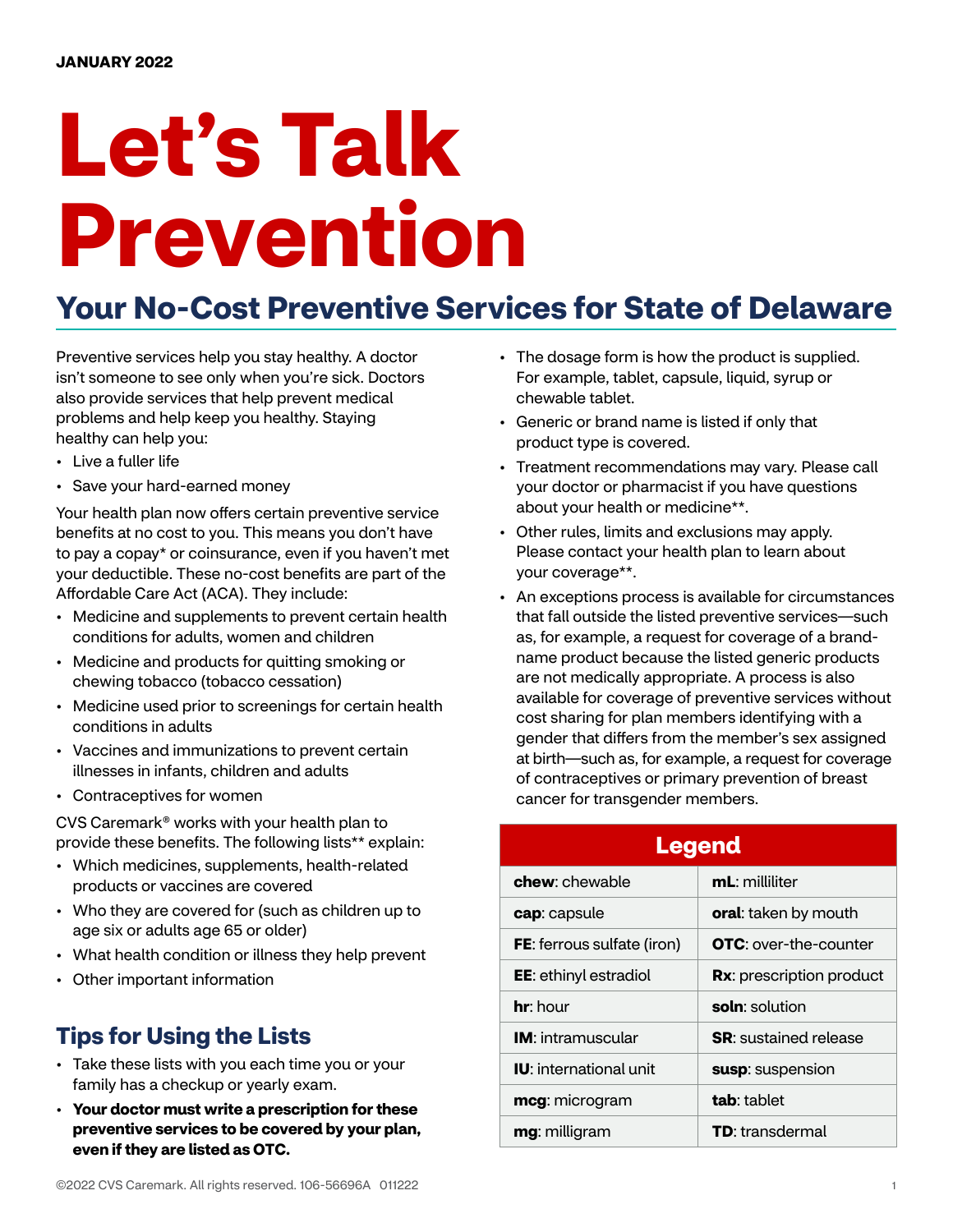## **Preventive Services\*\***

**Aspirin** to help prevent serious heart and blood vessel problems (cardiovascular disease) and colorectal cancer in adults 50 to 59 years old who are at risk.

#### **Generic dosage forms of 81 mg**

#### **Aspirin products** (OTC):

- Aspirin chew tab 81 mg
- Aspirin enteric coated tab 81 mg

**Aspirin** to help prevent illness and death from preeclampsia in women† who are at least 12 years old, after 12 weeks of pregnancy and are at high risk for the condition.

#### **Generic dosage forms of 81 mg**

#### **Aspirin products** (OTC):

- Aspirin chew tab 81 mg
- Aspirin enteric coated tab 81 mg

**Fluoride Supplements** to help prevent cavities (dental caries) in children five years or younger whose water is low in fluoride.

#### **All oral dosage forms up to 0.5 mg**

#### **Fluoride products** (Rx):

- Sodium fluoride chew tab 0.25 mg to 0.5 mg
- Sodium fluoride soln 0.125 mg/drop
- Sodium fluoride soln 0.25 mg/0.6 mL
- Sodium fluoride soln 0.25 mg/drop
- Sodium fluoride soln 0.5 mg/mL
- Sodium fluoride tab 0.5 mg

**Folic Acid Supplements** to help prevent birth defects in women† age 55 or younger who are planning to become pregnant or are able to become pregnant.

#### **Generic dosage forms**

#### **Folic acid products** (OTC):

- Folic acid cap 0.8 mg (800 mcg)
- Folic acid tab 0.4 mg (400 mcg)
- Folic acid tab 0.8 mg (800 mcg)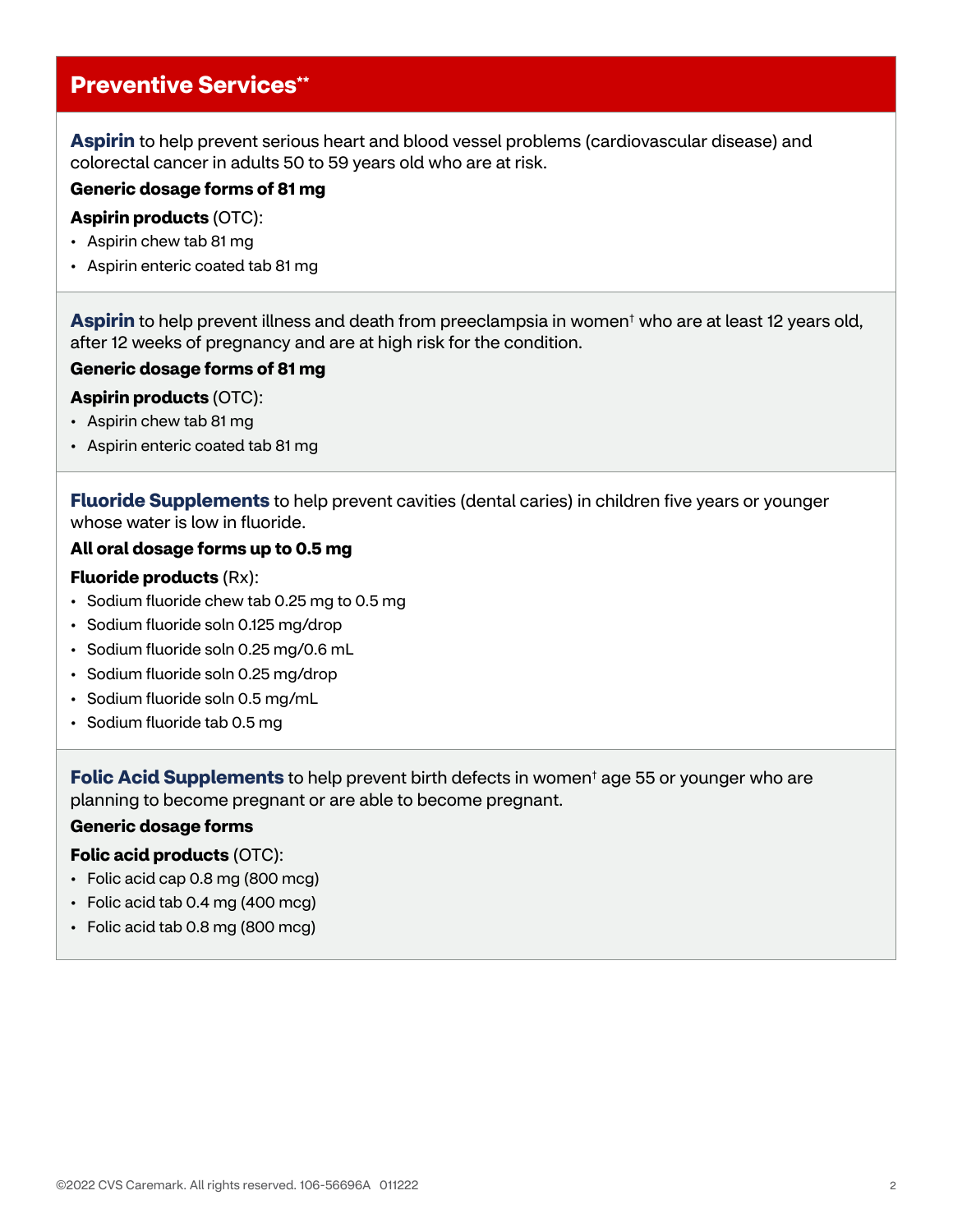## **Preventive Services\*\***

**Tobacco Cessation Products** to help adults who are not pregnant quit tobacco use in order to prevent health problems. Tobacco use includes smoking or chewing tobacco.

**Generic nicotine replacement products**—patch, gum and lozenges

**Brand-name Nicotrol** (nicotine inhalation system)

**Brand-name Nicotrol NS** (nicotine nasal spray)

**Generic bupropion** (generic of brand-name, Zyban)—Zyban is NOT covered

**Brand-name Chantix/Varenicline** (varenicline tartrate)

**Tobacco cessation products** (OTC and Rx):

- Bupropion HCl tab SR 12 hr 150 mg
- Chantix/Varenicline tab 0.5 mg and 1 mg
- Nicotine polacrilex gum 2 mg and 4 mg
- Nicotine polacrilex lozenge 2 mg and 4 mg
- Nicotine TD patch 24 hr 21 mg, 14 mg and 7 mg
- Nicotrol inhaler system 10 mg
- Nicotrol NS nasal spray 10 mg/mL

**Vaccines (Immunizations)** to prevent certain illnesses in people of all ages. Recommended doses, ages and populations may vary (Rx)

#### **Children**

- COVID-19<sup>1</sup>
- Diphtheria, Tetanus, Pertussis
- Haemophilus Influenzae Type B
- Hepatitis A
- Hepatitis B
- Human Papillomavirus
- Inactivated Poliovirus
- Influenza
- Measles, Mumps, Rubella
- Meningococcal
- Pneumococcal
- Rotavirus
- Varicella

#### **Adults**

- COVID-19<sup>1</sup>
- Hepatitis A
- Hepatitis B
- Herpes Zoster
- Human Papillomavirus
- Influenza
- Measles, Mumps, Rubella
- Meningococcal
- Pneumococcal
- Tetanus, Diphtheria, Pertussis
- Varicella

<sup>1.</sup> Covered for populations recommended by the Centers for Disease Control and Prevention (CDC) at the time of administration. Subject to state allocation guidelines and availability.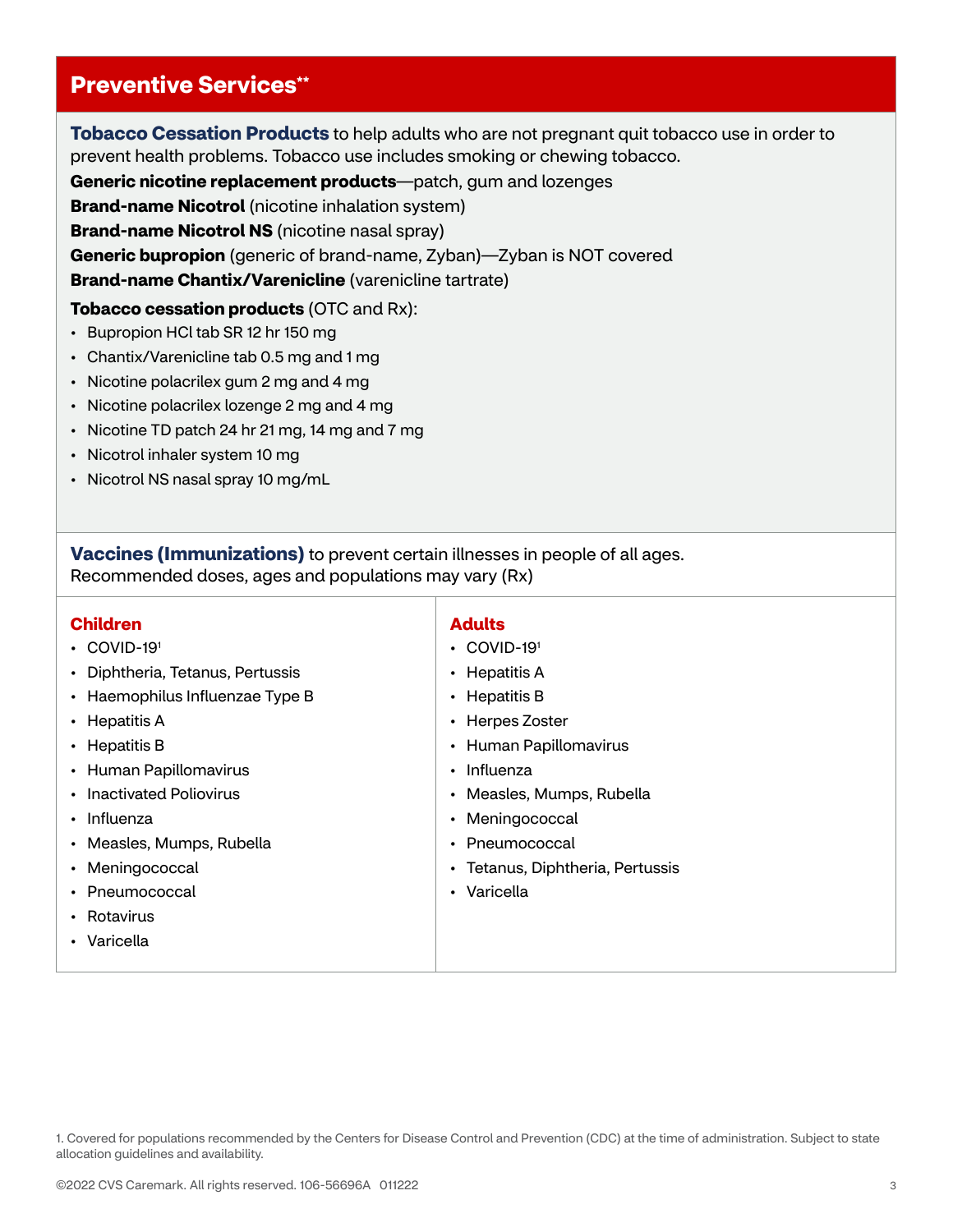### **Preventive Services\*\***

**Bowel Preparation Medicine** for cleaning out the bowel before colonoscopy procedures for adults age 45 through 75. Colonoscopies screen for colon and rectal cancers.

Generics are in *italics*. Brand names are CAPITALIZED.

Generics and brand name only if a generic isn't available.

Brand name will no longer be supplied at no cost when the generic becomes available.

#### **Bowel preparation products** (Rx):

- CLENPIQ (sodium picosulfate, magnesium oxide and anhydrous citric acid) oral solution
- PEG-PREP KIT (bisacodyl, PEG 3350, potassium chloride, sodium bicarbonate and sodium chloride) for oral solution
- PLENVU (polyethylene glycol-3350, sodium sulfate, sodium chloride, potassium chloride, sodium ascorbate and ascorbic acid) for oral solution
- SUPREP BOWEL PREP KIT (sodium sulfate, potassium sulfate and magnesium sulfate) for oral solution
- SUTAB (sodium sulfate, magnesium sulfate and potassium chloride) oral tablet
- *Polyethylene glycol-3350, sodium sulfate, sodium chloride, potassium chloride, sodium ascorbate and ascorbic acid* for oral solution

**Statins** to help prevent serious heart and blood vessel problems (cardiovascular disease) in adults age 40 to 75 who are at risk.

#### **Generic low to moderate intensity statins** (Rx):

- Atorvastatin 10 mg, 20 mg
- Fluvastatin 20 mg, 40 mg
- Fluvastatin ER 80 mg
- Lovastatin 10 mg, 20 mg, 40 mg
- Pravastatin 10 mg, 20 mg, 40 mg, 80 mg
- Rosuvastatin 5 mg, 10 mg
- Simvastatin 5 mg, 10 mg, 20 mg, 40 mg

**Antiretroviral therapy** for preexposure prevention of human immunodeficiency virus (HIV) infection in people who are at an increased risk.

#### **Generic antiretroviral therapy** (Rx):

• Emtricitabine/tenofovir disoproxil fumarate 200 mg-300 mg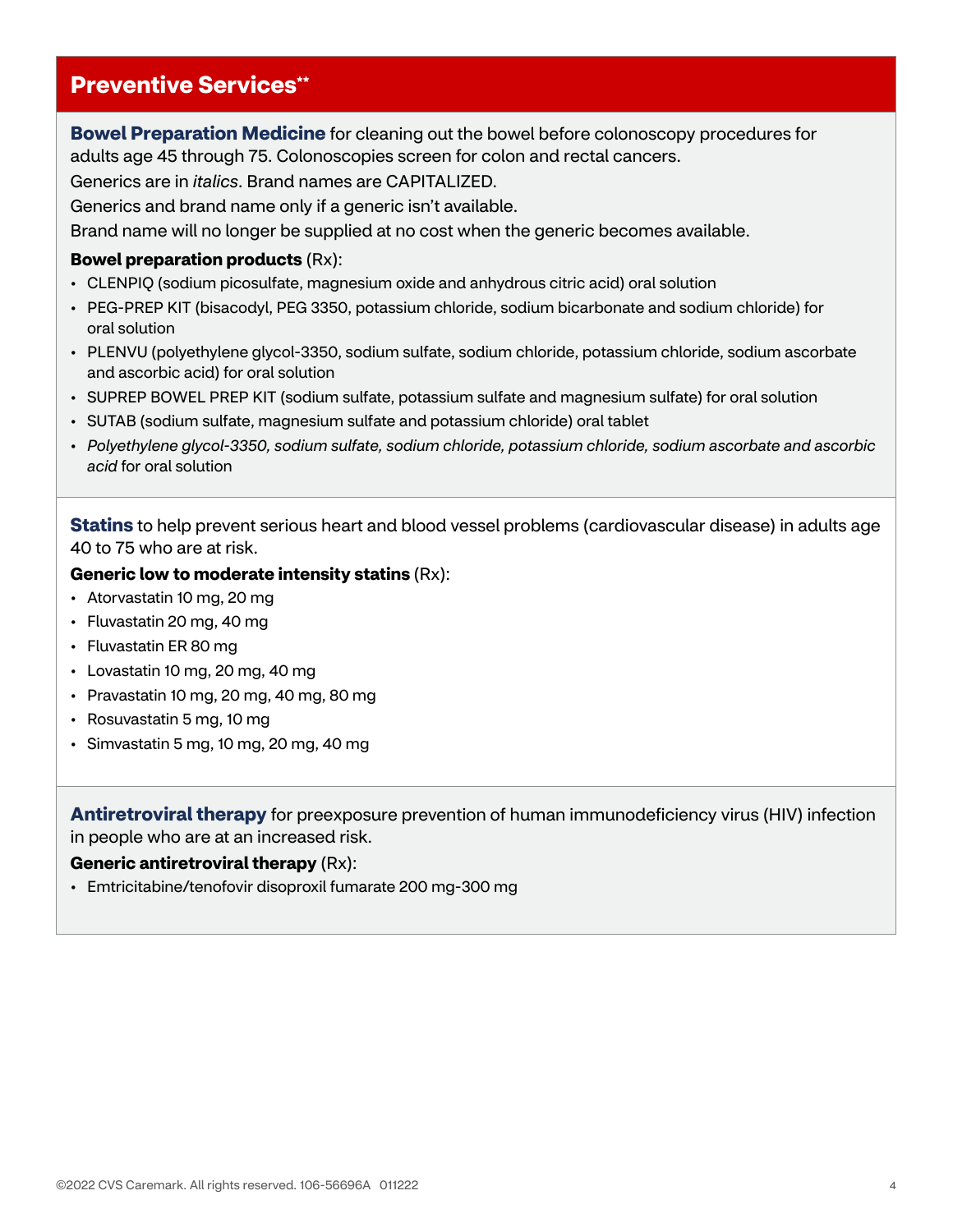## **Women's Health Preventive Services\*\***

## **Generic Oral Contraceptives†**

| <b>Brand-Name Products</b><br>for Reference Only | <b>Brand-Name Products Generic Equivalent(s)</b>                                                                    |
|--------------------------------------------------|---------------------------------------------------------------------------------------------------------------------|
| <b>Alesse</b>                                    | Afirmelle, Aubra, Aubra EQ, Aviane-28, Delyla, Falmina, Larissia, Lessina, Lutera,<br>Orsythia, Sronyx, Vienva      |
| Demulen 1/35                                     | Kelnor 1/35, Zovia 1/35                                                                                             |
| Demulen 1/50                                     | Ethynodiol 1/50, Kelnor 1/50                                                                                        |
| Desogen                                          | Apri, Cyred, Cyred EQ, Emoquette, Enskyce, Isibloom, Juleber, Kalliga, Reclipsen                                    |
| <b>Estrostep FE</b>                              | Tilia FE, Tri-Legest FE                                                                                             |
| <b>Femcon FE</b>                                 | Wymzya FE                                                                                                           |
| <b>Generess FE</b>                               | Kaitlib FE, Layolis FE                                                                                              |
| <b>Loestrin 24 FE</b>                            | Aurovela 24 FE, Blisovi 24 FE, Hailey 24 FE, Junel 24 FE, Larin 24 FE, Microgestin 24 FE,<br>Tarina 24 FE           |
| Lo/Ovral                                         | Cryselle-28, Elinest, Low-Ogestrel                                                                                  |
| LoSeasonique                                     | Camrese Lo, LoJaimiess                                                                                              |
| Lybrel                                           | Amethyst, Dolishale                                                                                                 |
| <b>Minastrin 24 FE</b>                           | Charlotte 24 FE, Mibelas 24 FE                                                                                      |
| <b>Mircette</b>                                  | Azurette, Kariva, Pimtrea, Simliya, Viorele, Volnea                                                                 |
| Modicon                                          | Necon 0.5/35, Nortrel 0.5/35, Wera                                                                                  |
| <b>Nordette</b>                                  | Altavera, Ayuna, Chateal, Chateal EQ, Kurvelo, Levora, Lillow, Marlissa, Portia-28                                  |
| Ortho-Cyclen                                     | Estarylla, Femynor, Mili, Mono-linyah, Nymyo, Previfem, Sprintec, Vylibra                                           |
| <b>Ortho Micronor</b>                            | Camila, Deblitane, Errin, Heather, Incassia, Jencycla, Lyleq, Lyza, Nora-BE, Norlyda,<br>Norlyroc, Sharobel, Tulana |
| Ortho-Novum 1/35                                 | Alyacen 1/35, Cyclafem 1/35, Dasetta 1/35, Nortrel 1/35, Pirmella 1/35                                              |
| Ortho-Novum 7/7/7                                | Alyacen 7/7/7, Cyclafem 7/7/7, Dasetta 7/7/7, Nortrel 7/7/7, Nylia 7/7/7, Pirmella 7/7/7                            |
| Ortho Tri-Cyclen                                 | Tri-Estarylla, Tri-Femynor, Tri-Linyah, Tri-Mili, TriNessa, Tri-Nymyo, Tri-Previfem,<br>Tri-Sprintec, Tri-Vylibra   |
| Ortho Tri-Cyclen Lo                              | Tri-Lo Estarylla, Tri-Lo Marzia, Tri-Lo-Mili, Tri-Lo-Sprintec, Tri-Vylibra Lo                                       |
| Ovcon-35                                         | Balziva-28, Briellyn, Philith, Vyfemla                                                                              |
| Quartette                                        | Fayosim, Rivelsa                                                                                                    |
| Safyral                                          | Tydemy                                                                                                              |
| Seasonale                                        | Iclevia, Introvale, Jolessa, Setlakin                                                                               |
| Seasonique                                       | Amethia, Ashlyna, Camrese, Daysee, Jaimiess, Simpesse                                                               |
| <b>Taytulla</b>                                  | Gemmily, Merzee, Taysofy                                                                                            |
| <b>Tri-Norinyl</b>                               | Aranelle, Leena                                                                                                     |
| <b>Triphasil</b>                                 | Enpresse, Levonest, Trivora                                                                                         |
| Yasmin                                           | Ocella, Syeda, Zarah, Zumandimine                                                                                   |
| Yaz                                              | Jasmiel, Lo-Zumandimine, Loryna, Nikki, Vestura                                                                     |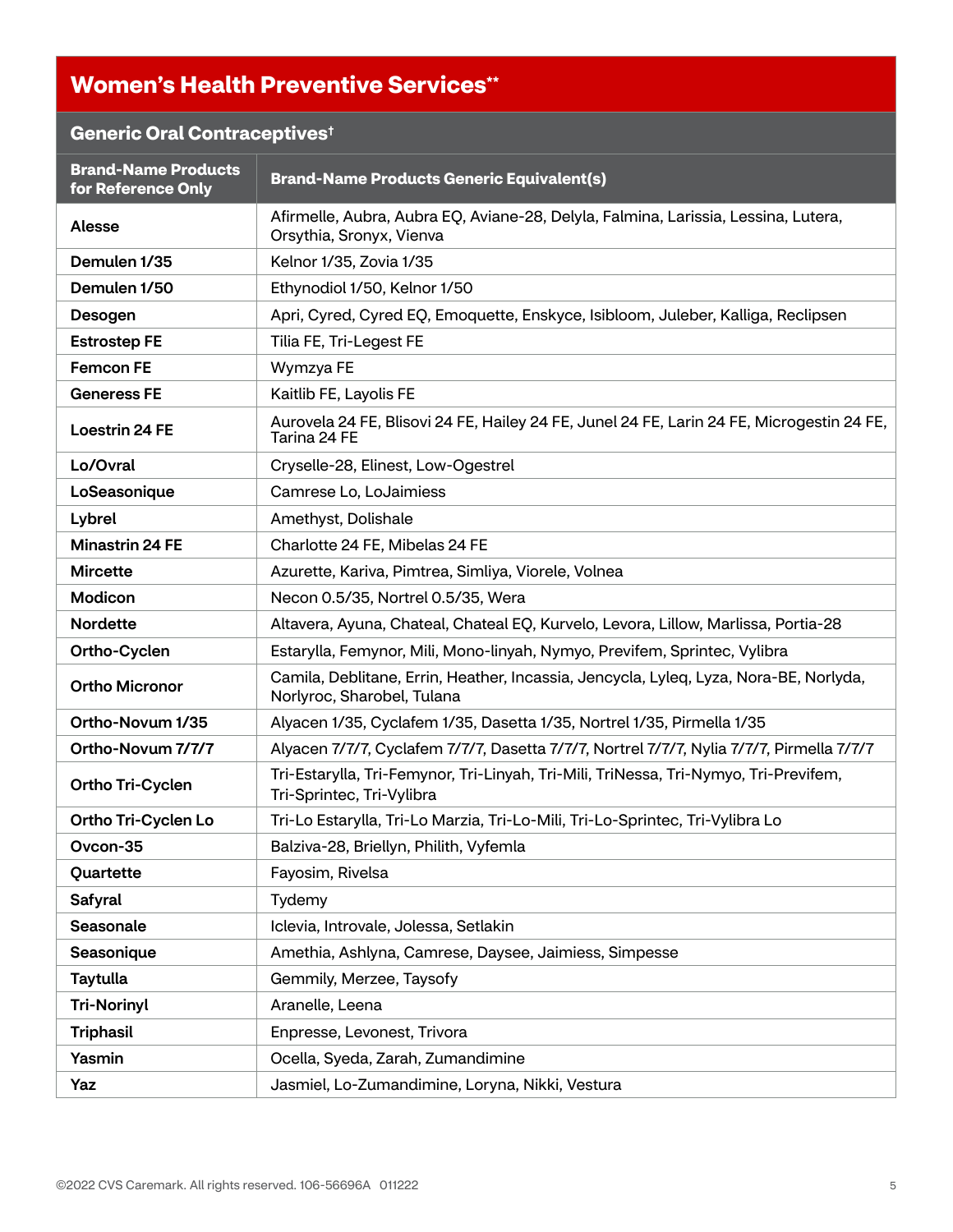## **Women's Health Preventive Services\*\***

## **Other Contraceptives†**

Generics and brand name only if a generic isn't available.

Generics are in *italics*. Brand names are CAPITALIZED.

Brand name will no longer be supplied at no cost when the generic becomes available.

Brand names listed in **[red]** and in brackets are for your reference only.

| <b>Brand-Name Oral Contraceptives (Rx)</b><br>• BALCOLTRA<br>• LO LOESTRIN FE<br>• NATAZIA<br>• NEXTSTELLIS<br>· SLYND<br>• TYBLUME                                                                                                                             | <b>Barrier Methods (Rx)</b><br><b>Cervical Caps</b><br>• FEMCAP<br><b>Diaphragms</b><br>• CAYA<br><b>MILEX WIDE-SEAL</b><br>$\bullet$<br><b>OMNIFLEX COIL SPRING SILICONE</b>                                                                               |
|-----------------------------------------------------------------------------------------------------------------------------------------------------------------------------------------------------------------------------------------------------------------|-------------------------------------------------------------------------------------------------------------------------------------------------------------------------------------------------------------------------------------------------------------|
| <b>Intrauterine Devices, Subdermal Rods</b><br>and Vaginal Rings (Rx)<br>• Ethinyl estradiol 15 mcg/Etonogestrel 120 mcg<br>vaginal ring, EluRyng [NUVARING]<br>· ANNOVERA<br>• KYLEENA<br>• LILETTA<br>• MIRENA<br>• NEXPLANON<br>• PARAGARD T 380A<br>· SKYLA | <b>Emergency Contraception (Rx or OTC)</b><br>• Levonorgestrel 1.5 mg tablet, AfterPill, Aftera,<br>Econtra EZ, Econtra OS, My Choice, My Way, New<br>Day, Opcicon, Option 2, Take Action, React [PLAN B]<br>$\cdot$ ELLA                                   |
| <b>Transdermal Patches (Rx)</b><br>• Xulane<br>• Zafemy<br>• TWIRLA                                                                                                                                                                                             | <b>Female Condoms (OTC)</b><br>$\cdot$ FC-2                                                                                                                                                                                                                 |
| <b>Injectables (Rx)</b><br>• Medroxyprogesterone acetate 150 mg<br>[DEPO-PROVERA]<br>• DEPO-SUBQ-PROVERA 104                                                                                                                                                    | <b>Vaginal Sponge (OTC)</b><br>• TODAY                                                                                                                                                                                                                      |
|                                                                                                                                                                                                                                                                 | <b>Spermicides (OTC)</b><br>• Nonoxynol-9 vaginal gel 4%, VCF Vaginal<br>Contraceptive Gel [CONCEPTROL GEL 4%]<br><b>ENCARE VAGINAL SUPPOSITORIES</b><br>• GYNOL II GEL 3%<br><b>SHUR-SEAL GEL 2%</b><br>• VCF VAGINAL FILM 28%<br>• VCF VAGINAL FOAM 12.5% |